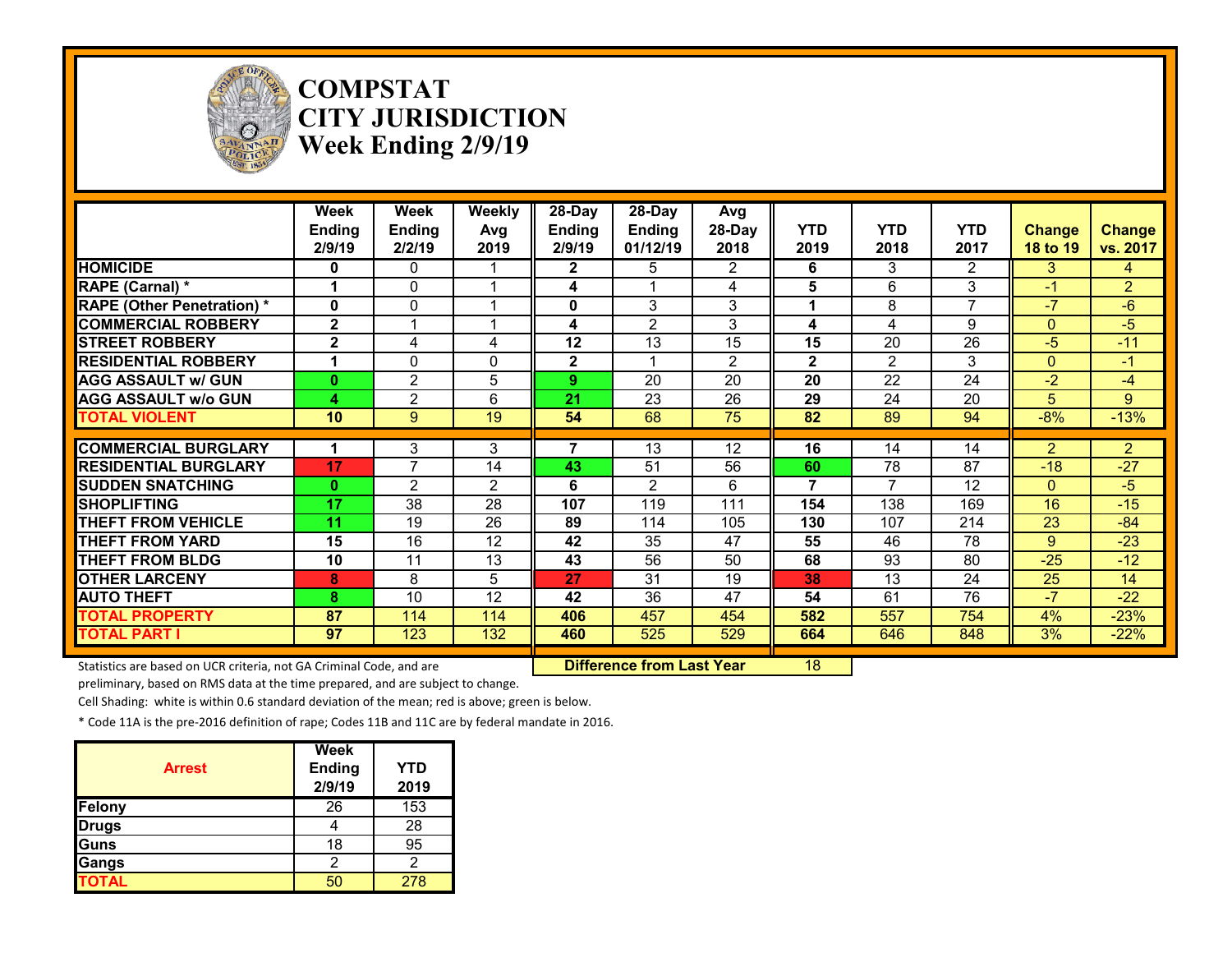

## **COMPSTATNORTH PRECINCTWeek Ending 2/9/19**

**PRECINCT COMMANDER:**

**CAPT. CARY HILL**



|                                   | <b>Week</b><br><b>Ending</b><br>2/9/19 | Week<br><b>Ending</b><br>2/2/19 | Weekly<br>Avg<br>2018   | 28-Day<br><b>Ending</b><br>2/9/19 | 28-Day<br><b>Ending</b><br>1/12/19 | Avg<br>28-Day<br>2018 | <b>YTD</b><br>2019       | <b>YTD</b><br>2018 | <b>YTD</b><br>2017 | <b>Change</b><br>18 to 19 | <b>Change</b><br>vs. 2017 |
|-----------------------------------|----------------------------------------|---------------------------------|-------------------------|-----------------------------------|------------------------------------|-----------------------|--------------------------|--------------------|--------------------|---------------------------|---------------------------|
| <b>HOMICIDE</b>                   | 0                                      | 0                               | 0                       | 0                                 |                                    | 0                     | 1                        |                    | $\Omega$           | 0                         |                           |
| <b>RAPE (Carnal) *</b>            | 0                                      | 0                               | 0                       | $\mathbf{2}$                      | $\Omega$                           |                       | $\mathbf{2}$             | 4                  | 0                  | 1                         | $\overline{2}$            |
| <b>RAPE (Other Penetration) *</b> | $\bf{0}$                               | 0                               | 0                       | 0                                 |                                    | 0                     | 0                        |                    | 1                  | -1                        | $-1$                      |
| <b>COMMERCIAL ROBBERY</b>         | $\mathbf{0}$                           | 1                               | $\mathbf{0}$            | 1                                 | $\Omega$                           | 0                     | 1                        | 0                  | 0                  | 4                         | 1                         |
| <b>STREET ROBBERY</b>             | $\mathbf{0}$                           | 0                               | 1                       |                                   | 6                                  | 5                     | 3                        | 10                 | 15                 | $-7$                      | $-12$                     |
| <b>RESIDENTIAL ROBBERY</b>        | $\mathbf{0}$                           | 0                               | $\mathbf{0}$            | 0                                 | $\mathbf{0}$                       | 0                     | 0                        | 0                  | $\mathbf{0}$       | $\mathbf{0}$              | $\mathbf{0}$              |
| <b>AGG ASSAULT w/ GUN</b>         | $\mathbf{0}$                           | 1                               | 1                       | $\overline{2}$                    | 3                                  | 5                     | 3                        | 5                  | 8                  | $-2$                      | $-5$                      |
| <b>AGG ASSAULT w/o GUN</b>        | $\bf{0}$                               | $\overline{2}$                  | $\overline{2}$          | 8                                 | 5                                  | 8                     | 10                       | $\overline{7}$     | 10                 | 3 <sup>1</sup>            | $\mathbf{0}$              |
| <b>TOTAL VIOLENT</b>              | $\mathbf{0}$                           | 4                               | 5                       | 14                                | 16                                 | 20                    | 20                       | 25                 | 34                 | $-20%$                    | $-41%$                    |
|                                   |                                        |                                 |                         |                                   |                                    |                       |                          |                    |                    |                           |                           |
| <b>COMMERCIAL BURGLARY</b>        | $\mathbf{0}$                           |                                 |                         | 3                                 | 5                                  | 3                     | $\overline{\phantom{a}}$ |                    | 5                  | 6                         | $\overline{2}$            |
| <b>RESIDENTIAL BURGLARY</b>       | $\overline{2}$                         | $\overline{c}$                  |                         | 5                                 | 6                                  | 6                     | 9                        | 9                  | 8                  | $\Omega$                  |                           |
| <b>SUDDEN SNATCHING</b>           | $\bf{0}$                               | $\overline{A}$                  | $\overline{\mathbf{A}}$ |                                   | 4                                  | $\overline{2}$        | $\mathbf{2}$             | $\overline{2}$     | $\overline{7}$     | $\Omega$                  | $-5$                      |
| <b>SHOPLIFTING</b>                |                                        | 5                               | 4                       | 17                                | 14                                 | 18                    | 23                       | 24                 | 21                 | $-1$                      | $\overline{2}$            |
| <b>THEFT FROM VEHICLE</b>         | 5                                      | $\overline{7}$                  | 6                       | 22                                | 32                                 | 23                    | 28                       | 19                 | 58                 | 9                         | $-30$                     |
| <b>THEFT FROM YARD</b>            | $\mathbf{2}$                           | $\overline{7}$                  | 3                       | 12                                | 8                                  | $\overline{13}$       | 18                       | 11                 | $\overline{25}$    | $\overline{7}$            | $-7$                      |
| <b>THEFT FROM BLDG</b>            | $\mathbf{0}$                           | 5                               | 3                       | 10                                | 12                                 | 14                    | 15                       | 30                 | 25                 | $-15$                     | $-10$                     |
| <b>OTHER LARCENY</b>              | 1                                      | $\overline{2}$                  |                         | 4                                 | 9                                  | 6                     | $\overline{7}$           | 3                  | 4                  | 4                         | 3                         |
| <b>AUTO THEFT</b>                 |                                        | $\Omega$                        | 3                       | 7                                 | 6                                  | 10                    | 8                        | 9                  | 19                 | $-1$                      | $-11$                     |
| <b>TOTAL PROPERTY</b>             | 12                                     | 30                              | 23                      | 81                                | 93                                 | 94                    | 117                      | 108                | 172                | 8%                        | $-32%$                    |
| <b>TOTAL PART I</b>               | 12                                     | 34                              | 28                      | 95                                | 109                                | 114                   | 137                      | 133                | 206                | 3%                        | $-33%$                    |

Statistics are based on UCR criteria, not GA Criminal Code, and are **Difference from Last Year** 4

preliminary, based on RMS data at the time prepared, and are subject to change.

Cell Shading: white is within 0.6 standard deviation of the mean; red is above; green is below.

| <b>Arrests</b> | <b>Week</b><br><b>Ending</b><br>2/9/19 | YTD<br>2019 |
|----------------|----------------------------------------|-------------|
| <b>Felony</b>  |                                        | 52          |
| <b>Guns</b>    |                                        |             |
| <b>Drugs</b>   |                                        | 34          |
| Gangs          |                                        |             |
| <b>TOTAL</b>   |                                        | 96          |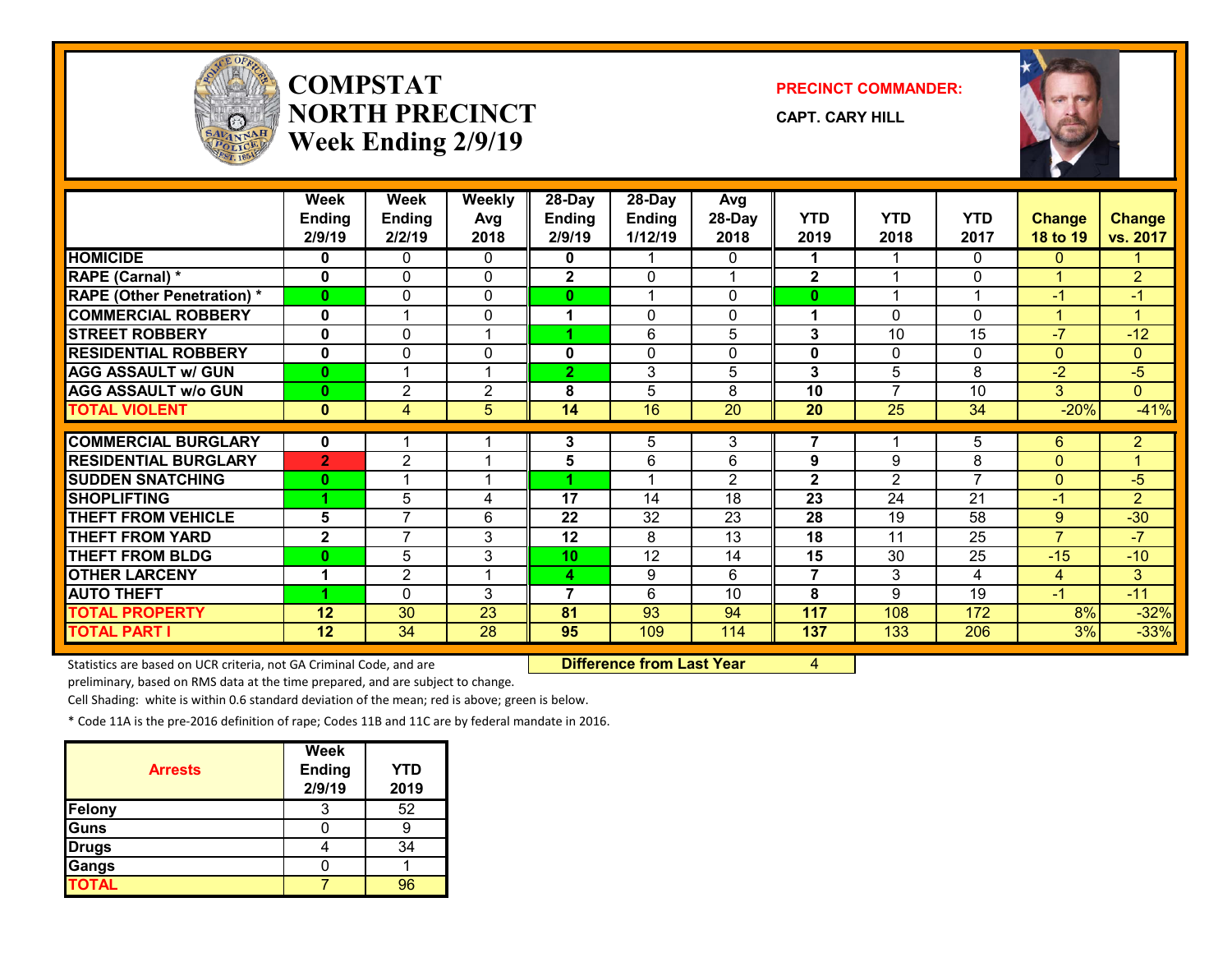

# **COMPSTATCENTRAL PRECINCTWeek Ending 2/9/19**

**PRECINCT COMMANDER:**

**CAPT. BEN HERRON**



|                                   | Week<br><b>Ending</b><br>2/9/19 | Week<br><b>Ending</b><br>2/2/19 | <b>Weekly</b><br>Avg<br>2018 | 28-Day<br><b>Ending</b><br>2/9/19 | 28-Day<br><b>Ending</b><br>1/12/19 | Avg<br>28-Day<br>2018 | <b>YTD</b><br>2019 | <b>YTD</b><br>2018 | <b>YTD</b><br>2017 | <b>Change</b><br>18 to 19 | <b>Change</b><br>vs. 2017 |
|-----------------------------------|---------------------------------|---------------------------------|------------------------------|-----------------------------------|------------------------------------|-----------------------|--------------------|--------------------|--------------------|---------------------------|---------------------------|
| <b>HOMICIDE</b>                   | 0                               | 0                               | 0                            | 0                                 |                                    |                       | 1                  | 0                  | 0                  |                           |                           |
| RAPE (Carnal) *                   | 1                               | $\Omega$                        | $\Omega$                     | 1                                 | $\Omega$                           | 1                     | 1                  | -4                 | 2                  | $\Omega$                  | $-1$                      |
| <b>RAPE (Other Penetration) *</b> | $\mathbf{0}$                    | 0                               | $\mathbf{0}$                 | 0                                 | 2                                  |                       | 1                  | 3                  | 3                  | $-2$                      | $-2$                      |
| <b>COMMERCIAL ROBBERY</b>         | 1                               | 0                               | 0                            | 1                                 | $\Omega$                           | 4                     | 1                  | 0                  | $\mathbf{0}$       | 1                         | 1                         |
| <b>STREET ROBBERY</b>             | $\mathbf{0}$                    | $\overline{2}$                  |                              | 3                                 | 4                                  | 5                     | 5                  | $\overline{7}$     | 4                  | $-2$                      | 4                         |
| <b>RESIDENTIAL ROBBERY</b>        | $\mathbf{0}$                    | 0                               | $\mathbf{0}$                 | 0                                 | $\Omega$                           | 4                     | 0                  | 4                  | 1                  | $-1$                      | $-1$                      |
| <b>AGG ASSAULT w/ GUN</b>         | $\mathbf{0}$                    | 0                               | 2                            | 3                                 | 9                                  | $\overline{7}$        | 8                  | $\overline{7}$     | 5                  | 4                         | 3                         |
| <b>AGG ASSAULT w/o GUN</b>        | $\mathbf{2}$                    | $\Omega$                        | $\overline{2}$               | $\overline{7}$                    | 9                                  | $\overline{7}$        | 9                  | 6                  | 5                  | 3                         | 4                         |
| <b>TOTAL VIOLENT</b>              | 4                               | $\overline{2}$                  | 5                            | 15                                | $\overline{25}$                    | 22                    | 26                 | 25                 | 20                 | 4%                        | 30%                       |
|                                   |                                 |                                 |                              |                                   |                                    |                       |                    |                    |                    |                           |                           |
| <b>COMMERCIAL BURGLARY</b>        | 0                               |                                 |                              |                                   | 2                                  | 3                     | 1                  | 5                  | 5                  | $-4$                      | $-4$                      |
| <b>RESIDENTIAL BURGLARY</b>       | $\overline{7}$                  | 3                               | 4                            | 15                                | 13                                 | 15                    | 19                 | 16                 | 23                 | 3                         | $-4$                      |
| <b>SUDDEN SNATCHING</b>           | $\mathbf{0}$                    |                                 | $\mathbf{0}$                 |                                   | $\Omega$                           |                       | 1                  |                    | 3                  | $\Omega$                  | $-2$                      |
| <b>SHOPLIFTING</b>                | $\overline{2}$                  | 3                               | 4                            | 12                                | $\overline{15}$                    | $\overline{17}$       | 18                 | 15                 | 29                 | 3                         | $-11$                     |
| <b>THEFT FROM VEHICLE</b>         | $\overline{2}$                  | 3                               | $\overline{7}$               | 16                                | 16                                 | 26                    | 20                 | 28                 | 53                 | $-8$                      | $-33$                     |
| <b>THEFT FROM YARD</b>            | 4                               |                                 | 4                            | 10 <sup>1</sup>                   | $\overline{13}$                    | 16                    | 15                 | 17                 | $\overline{28}$    | $-2$                      | $-13$                     |
| <b>THEFT FROM BLDG</b>            | $\mathbf{2}$                    |                                 | 3                            | 3                                 | 15                                 | 13                    | 10                 | 24                 | 14                 | $-14$                     | $-4$                      |
| <b>OTHER LARCENY</b>              | 4                               |                                 |                              | 11                                | 15                                 | 5                     | 18                 | 3                  | 6                  | 15                        | 12                        |
| <b>AUTO THEFT</b>                 | $\overline{2}$                  | 3                               | 4                            | 11                                | $\overline{7}$                     | 14                    | 14                 | 17                 | 17                 | $-3$                      | $-3$                      |
| <b>TOTAL PROPERTY</b>             | 23                              | 17                              | 27                           | 80                                | 96                                 | 109                   | 116                | 126                | 178                | $-8%$                     | $-35%$                    |
| <b>TOTAL PART I</b>               | 27                              | 19                              | 33                           | 95                                | 121                                | 131                   | 142                | 151                | 198                | $-6%$                     | $-28%$                    |

Statistics are based on UCR criteria, not GA Criminal Code, and are **Difference from Last Year** -9

preliminary, based on RMS data at the time prepared, and are subject to change.

Cell Shading: white is within 0.6 standard deviation of the mean; red is above; green is below.

| <b>Arrests</b> | <b>Week</b><br><b>Ending</b><br>2/9/19 | YTD<br>2019 |
|----------------|----------------------------------------|-------------|
| Felony         |                                        | 38          |
| <b>Drugs</b>   |                                        |             |
| Guns           |                                        | 20          |
| Gangs          |                                        |             |
| <b>TOTAL</b>   |                                        |             |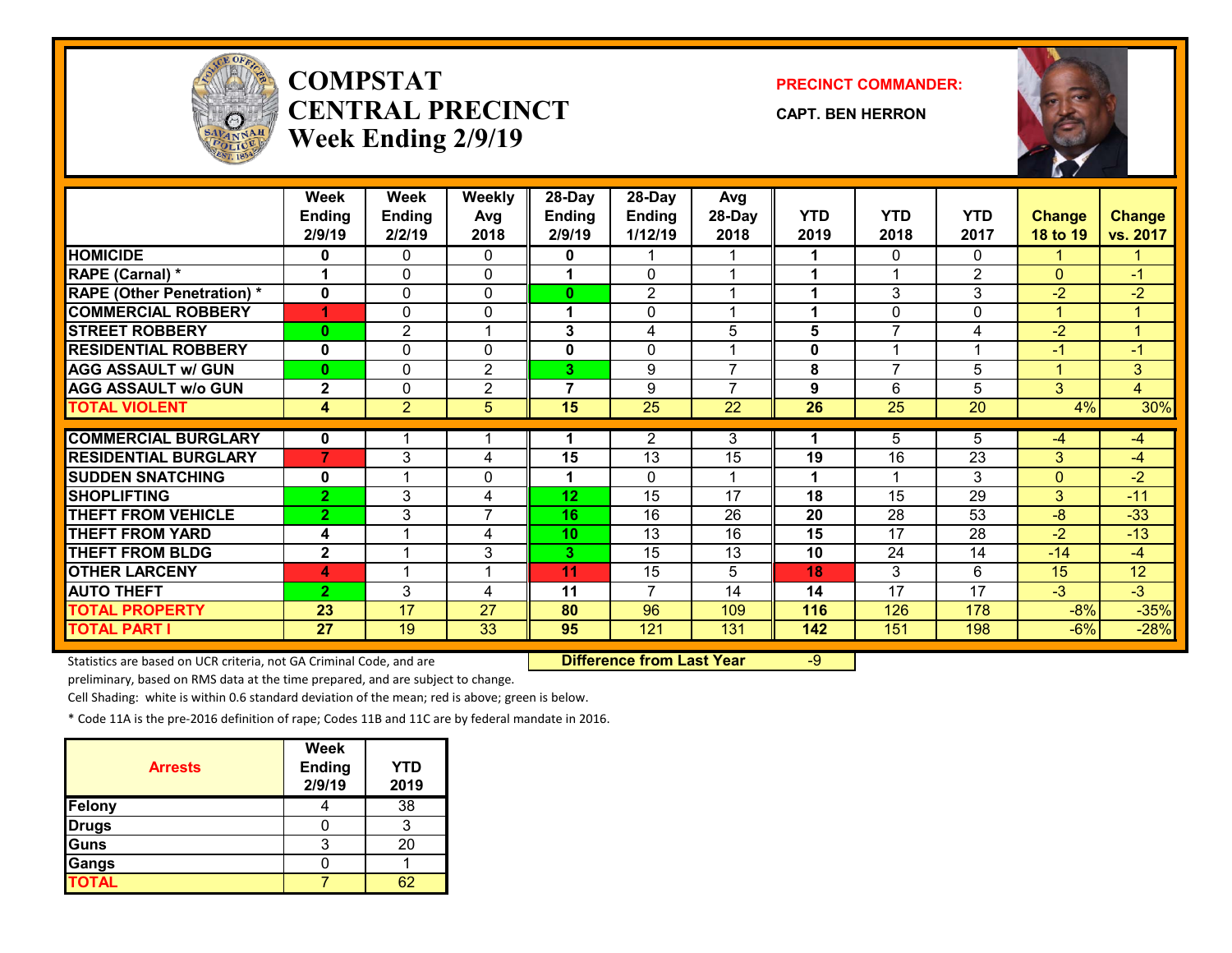

## **COMPSTATSOUTH PRECINCTWeek Ending 2/9/19**

#### **PRECINCT COMMANDER:**

**CAPT. MICHELLE HALFORD**



|                                   | <b>Week</b><br><b>Ending</b><br>2/9/19 | <b>Week</b><br><b>Ending</b><br>2/2/19 | Weekly<br>Avg<br>2018 | 28-Day<br><b>Ending</b><br>2/9/19 | 28-Day<br><b>Ending</b><br>1/12/19 | Avg<br>28-Day<br>2018 | <b>YTD</b><br>2019 | <b>YTD</b><br>2018 | <b>YTD</b><br>2017 | <b>Change</b><br>18 to 19 | <b>Change</b><br>vs. 2017 |
|-----------------------------------|----------------------------------------|----------------------------------------|-----------------------|-----------------------------------|------------------------------------|-----------------------|--------------------|--------------------|--------------------|---------------------------|---------------------------|
| <b>HOMICIDE</b>                   | 0                                      | 0                                      | 0                     |                                   | 2                                  | 0                     | 3                  | 0                  |                    | 3                         | $\overline{2}$            |
| <b>RAPE (Carnal) *</b>            | 0                                      | $\Omega$                               | 0                     |                                   | $\Omega$                           |                       |                    | 3                  |                    | $-2$                      | $\overline{0}$            |
| <b>RAPE (Other Penetration) *</b> | 0                                      | 0                                      | 0                     | 0                                 | $\mathbf{0}$                       |                       | $\bf{0}$           | 3                  | $\Omega$           | $-3$                      | $\overline{0}$            |
| <b>COMMERCIAL ROBBERY</b>         | 1                                      | 0                                      | 0                     |                                   | $\overline{2}$                     |                       | 1                  | 3                  | 4                  | $-2$                      | $-3$                      |
| <b>STREET ROBBERY</b>             | $\overline{2}$                         |                                        | 1                     | 5                                 | 0                                  | 3                     | 4                  | $\overline{2}$     | 3                  | $\overline{2}$            | $\mathbf{1}$              |
| <b>RESIDENTIAL ROBBERY</b>        | $\bf{0}$                               | 0                                      | 0                     | 0                                 | 0                                  |                       | 0                  |                    | 0                  | $-1$                      | $\overline{0}$            |
| <b>AGG ASSAULT w/ GUN</b>         | $\bf{0}$                               | 0                                      | 1                     |                                   | 4                                  | $\overline{2}$        | 4                  | $\overline{2}$     | 3                  | $\overline{2}$            | $\mathbf{1}$              |
| <b>AGG ASSAULT w/o GUN</b>        | 1                                      | 0                                      | 1                     | $\mathbf{2}$                      | 6                                  | 4                     | 5                  | 5                  | $\Omega$           | $\Omega$                  | 5                         |
| <b>TOTAL VIOLENT</b>              | 4                                      |                                        | 3                     | 11                                | 14                                 | 14                    | 18                 | 19                 | 12                 | $-5%$                     | 50%                       |
|                                   |                                        |                                        |                       |                                   |                                    |                       |                    |                    |                    |                           |                           |
| <b>COMMERCIAL BURGLARY</b>        | 0                                      |                                        |                       | 2.                                | 5                                  | 5                     | 6                  | 6                  | 3                  | $\Omega$                  | 3                         |
| <b>RESIDENTIAL BURGLARY</b>       | 3                                      | 0                                      | 4                     | 6                                 | 6                                  | 15                    | ⇁                  | $\overline{20}$    | 18                 | $-13$                     | $-11$                     |
| <b>SUDDEN SNATCHING</b>           | 0                                      | 0                                      | 0                     | $\mathbf 2$                       | $\mathbf{0}$                       |                       | $\mathbf{2}$       | $\overline{2}$     | $\mathbf{0}$       | $\Omega$                  | $\overline{2}$            |
| <b>SHOPLIFTING</b>                | 13                                     | 22                                     | 13                    | 66                                | 74                                 | 53                    | 95                 | 63                 | 83                 | 32                        | 12                        |
| <b>THEFT FROM VEHICLE</b>         |                                        | 5                                      | $\overline{7}$        | 29                                | 17                                 | 28                    | 38                 | 31                 | 53                 |                           | $-15$                     |
| <b>THEFT FROM YARD</b>            | 4                                      | 4                                      | $\mathbf{2}$          | 9                                 | 6                                  | 8                     | 11                 | $\overline{ }$     | 15                 | 4                         | $-4$                      |
| <b>THEFT FROM BLDG</b>            | 4                                      | 3                                      | 3                     | 18                                | 15                                 | $\overline{12}$       | 24                 | 18                 | 27                 | 6                         | -3                        |
| <b>OTHER LARCENY</b>              | 0                                      | 0                                      | 1                     | 3                                 | 4                                  | $\overline{2}$        | 4                  | $\overline{2}$     | 9                  | $\overline{2}$            | $-5$                      |
| <b>AUTO THEFT</b>                 | $\mathbf{2}$                           |                                        | 3                     | 10                                | 9                                  | 11                    | 12                 | 17                 | 16                 | $-5$                      | $-4$                      |
| <b>TOTAL PROPERTY</b>             | 27                                     | 36                                     | 34                    | 145                               | 136                                | 136                   | 199                | 166                | 224                | 20%                       | $-11%$                    |
| <b>TOTAL PART I</b>               | 31                                     | 37                                     | 37                    | 156                               | 150                                | 150                   | 217                | 185                | 236                | 17%                       | $-8%$                     |

Statistics are based on UCR criteria, not GA Criminal Code, and are **Difference from Last Year** 32

preliminary, based on RMS data at the time prepared, and are subject to change.

Cell Shading: white is within 0.6 standard deviation of the mean; red is above; green is below.

| <b>Arrests</b> | <b>Week</b><br><b>Ending</b><br>2/9/19 | <b>YTD</b><br>2019 |
|----------------|----------------------------------------|--------------------|
| Felony         |                                        | $\overline{23}$    |
| <b>Drugs</b>   |                                        | 5                  |
| Gungs          |                                        |                    |
| Gangs          |                                        |                    |
| <b>TOTAL</b>   |                                        |                    |